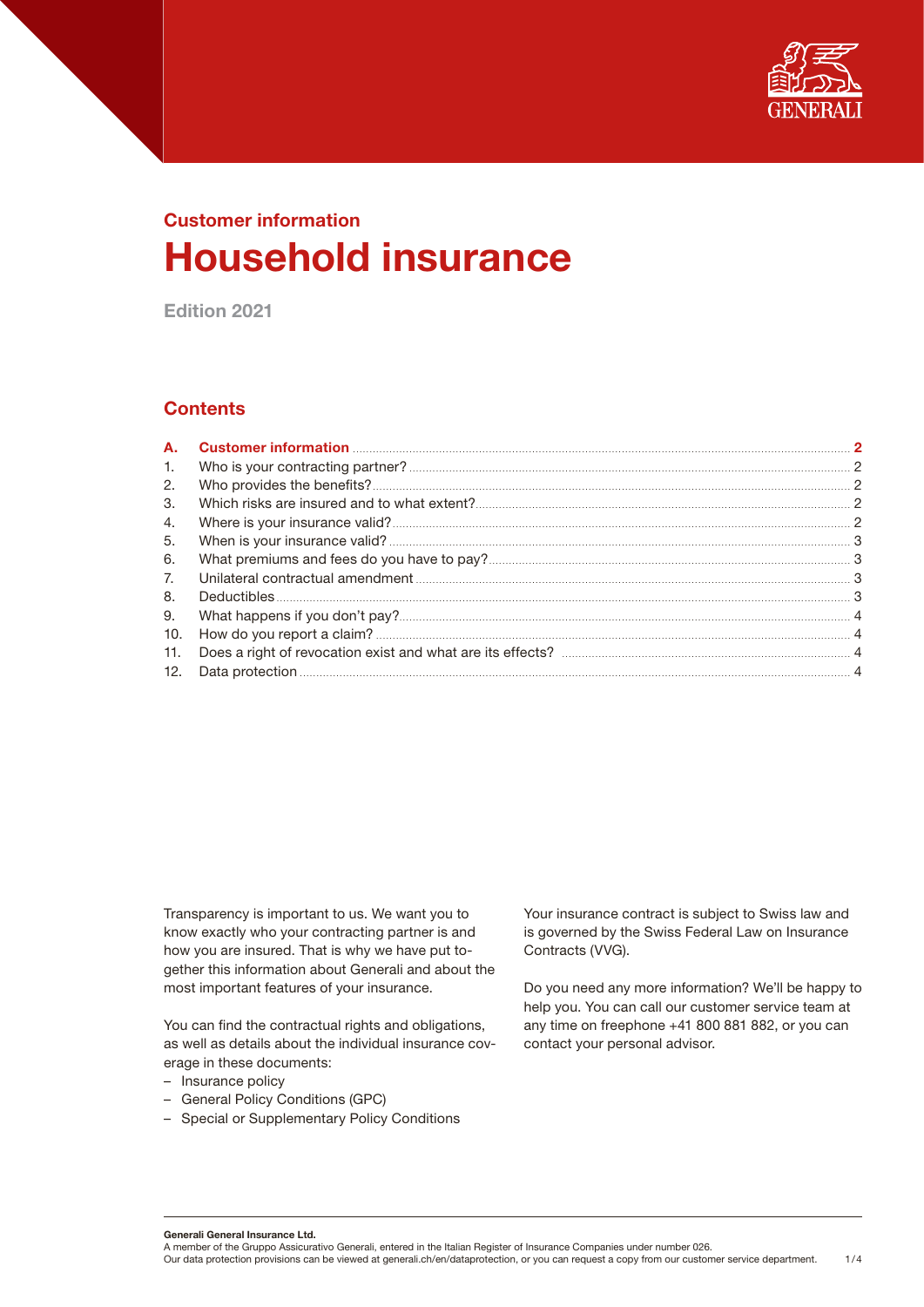# <span id="page-1-0"></span>A. Customer information

## 1. Who is your contracting partner?

Your contracting partner is Generali General Insurance Ltd. (Generali). Our registered office is in Nyon.

We are a public limited company under Swiss law, and belong to the Generali Insurance Group, which has its registered office in Trieste, Italy.

### 2. Who provides the benefits?

The insurance contract is concluded with Generali. In the event of a claim, the following companies provide the benefits on our behalf:

### – Assistance services

Europ Assistance (Suisse) SA

A company which belongs to the Generali Insurance Group, and has its registered office in Nyon.

– Legal protection benefits

Fortuna Legal Protection Insurance Company Ltd. A company which belongs to Generali Switzerland and has its registered office in Adliswil.

– Pet insurance benefits

EPONA cooperative and mutual animal insurance company A cooperative society with its registered office in Lausanne.

# 3. Which risks are insured and to what extent?

The following provides a brief overview of the various Generali insurance coverage options so that you can choose the optimal insurance for your needs and your household. Unless otherwise stated, each of the following insurances is an indemnity insurance policy.

#### Household contents insurance

The insurance covers damage to household contents as a result of fire, theft, water or glass breakage and the costs caused directly by these events. Theft outside the place of residence, household contents accidental damage, earthquakes, Home Assistance and credit card and telephone fraud can also be covered by payment of an additional premium.

Unless otherwise agreed, the insurance is concluded at replacement value up to the amount of the agreed sum insured.

#### Luggage insurance

The insurance covers partial or total damage to or disappearance of household contents taken on a journey or entrusted to a transport company.

However, it does not cover misplacement or loss of household contents. Monetary assets are not covered by this insurance.

#### Gardens and crops insurance

Generali insures the gardens of the building and crops for the owner's own use against damage caused by fire, natural events and malicious damage. The insurance is concluded at replacement value. Claims will be compensated up to the amount of the agreed sum insured, even in the event of under-insurance.

### Personal valuables insurance

Items specified in the policy, such as jewellery, watches, musical instruments, photographic and video equipment, paintings and works of art are insured against theft, robbery, loss, disappearance, destruction and damage.

# Personal liability insurance

Generali insures liability for all private activities in which a person or an animal is injured or killed or property damage is caused. Any resulting financial losses are also insured. Coverage comprises satisfaction of justified claims and defence against claims that are unfounded up to the amount of the contractually agreed sum.

Damage caused to an insured person or a person living with him in the same household is not insured. Damage caused by the occasional use of third-party motor vehicles can also be covered by payment of an additional premium. Personal liability insurance can be taken out as individual or family insurance.

#### Bicycle insurance

The insurance coverage applies to bicycles and all legally equivalent vehicles. In particular, motorcycles (Art. 18 VTS) are also insured. According to the list in the policy, coverage applies for benefits in the event of a collision (accidental damage, compensation in the event of death, assumption of the deductible in the event of theft, legal protection), bicycle theft and bicycle assistance.

#### Cyber insurance

According to the list in the policy, the insurance coverage applies for financial losses in the context of Internet use (misuse of credit card details, misuse of personal means of authentication by a third party), costs in connection with data recovery and legal protection in the area of Internet law.

#### Pet insurance

The insurance covers veterinary medical costs in the event of accident and illness for the animals listed in the policy. Hereditary illnesses, death benefits, theft, loss, search costs and PET Assistance can also be covered by payment of an additional premium.

#### 4. Where is your insurance valid?

The household contents insurance applies:

- at home, i.e. at the locations listed in the policy.
- worldwide if the household contents are temporarily (maximum 24 months) outside the place of residence.

Household contents that are permanently outside the place of residence (holiday home, second home, etc.) are not covered. In the event of a move abroad, the insurance ends at the time at which the cancellation is requested, but at the end of the insurance year at the latest.

Generali General Insurance Ltd.

A member of the Gruppo Assicurativo Generali, entered in the Italian Register of Insurance Companies under number 026.

Our data protection provisions can be viewed at generali.ch/en/dataprotection, or you can request a copy from our customer service department. 2/4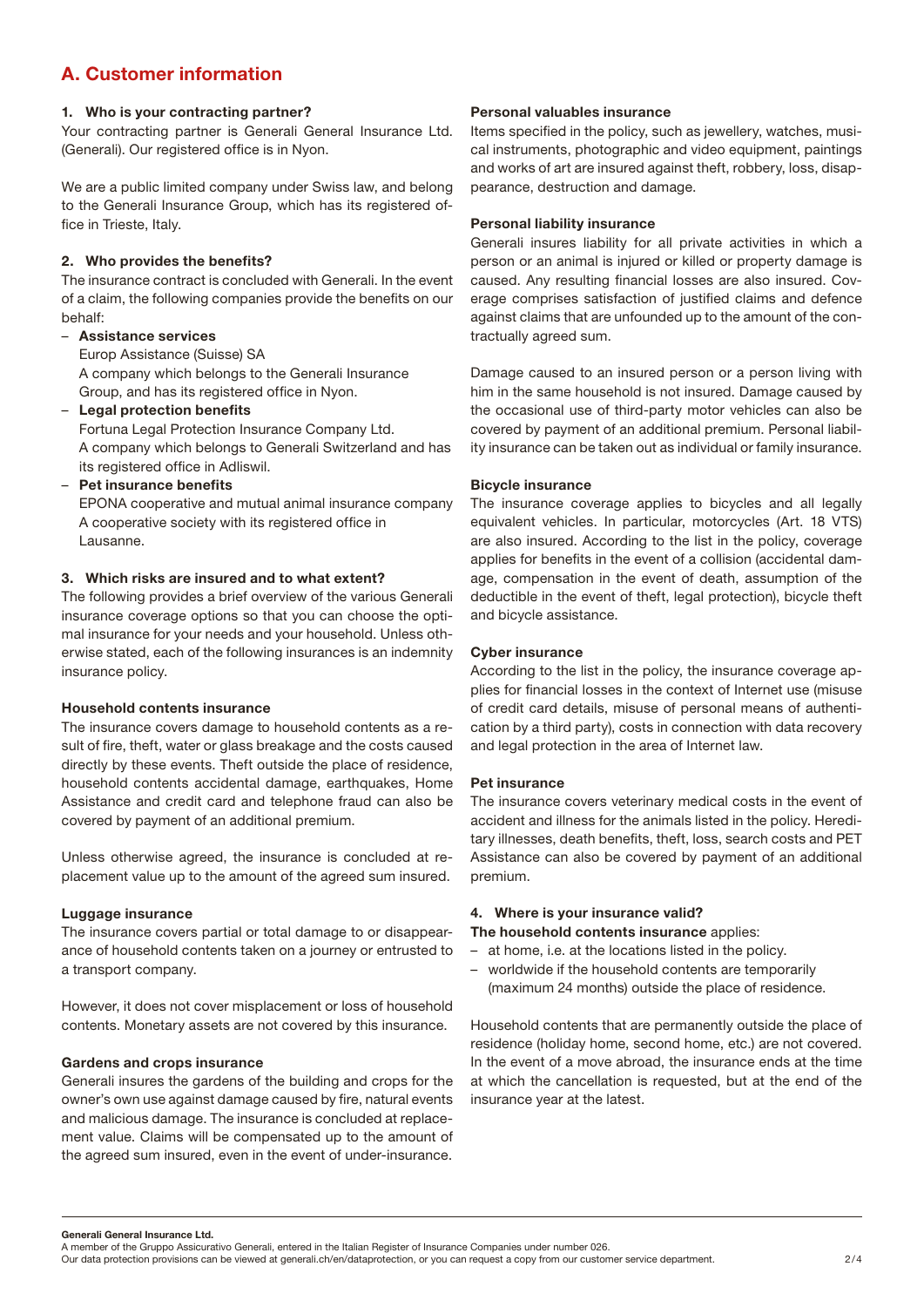<span id="page-2-0"></span>Luggage insurance applies worldwide. However, it does not apply to luggage which is at or permanently outside the place of residence. Furthermore, the insurance does not cover items transported between the place of residence and the place of work.

Personal valuables insurance applies at the place of residence and/or at the place of insurance specified in the policy in Switzerland. With the exception of paintings and works of art, valuables are also insured worldwide:

- if they are temporarily outside the place of residence and/ or in transit.
- if they are in a bank safe.

Bicycle insurance is valid throughout Europe including Turkey, in the non-European Mediterranean countries and Mediterranean island states. Legal protection coverage applies worldwide, provided due process of law is guaranteed and the place of jurisdiction is located in the country in question.

Cyber insurance is valid worldwide. However, coverage for misuse of credit card details only applies to accounts and cards issued by financial institutions with a registered office in Switzerland, Liechtenstein, the European Union, Norway or Iceland. Legal protection coverage applies worldwide, provided due process of law is guaranteed and the place of jurisdiction is located in the country in question.

Pet insurance applies worldwide, provided that the animals are only temporarily outside their Swiss residence for a maximum period of six months. Countries or regions subject to an official travel warning are excluded from the insurance coverage.

# 5. When is your insurance valid?

The term of the contract and the commencement of the insurance coverage are specified in the policy.

Personal liability insurance covers damage or loss caused during this period.

If neither you nor we give notice of cancellation, the insurance will be tacitly extended by another year at the end of each term. The contract may be terminated at the end of the third or any subsequent year, even if it was agreed for a longer period. The contract may be terminated at any time for good cause. Notice of termination must be given in writing or in a form that allows proof by text, subject to a notice period of three months.

If Generali must provide coverage for a claim, the contract can be terminated subject to the following notice periods:

- by Generali: at the latest when compensation is paid
- for you: at the latest 14 days after you were notified of the payment.

If you or Generali give notice of cancellation, the insurance coverage ceases 14 days after receipt of the notice of cancellation.

Specific waiting periods apply in the case of pet insurance depending on the type of illness.

## 6. What premiums and fees do you have to pay?

Your premium is due once a year on the date specified in the policy. If you pay only a part of your premium, Generali applies a surcharge to each instalment. Your premium depends on the risks insured and on the scope of cover selected.

# Premium refund

If you cancel your contract during the insurance year, Generali will refund the amount of your premium paid in advance for the remainder of your insurance period. Except when:

- we have provided the insurance benefit and no risk subsequently exists or
- you cancel the contract in the event of a claim for partial damage within one year of the contract being concluded.

### Fees

If you do not pay your invoices, we charge a fee for reminders. Generali may entrust the collection of premiums to an external service provider, which may charge additional fees.

Generali may charge fees for specific services and administrative expenses in connection with your contract. These include fees for premium payments made at the post office counter and for resending documents already delivered. You can view our fee regulations at www.generali.ch/fees.

# 7. Unilateral contractual amendment

Generali has the right to unilaterally amend the insurance contract in response to

- changes in legislation on which the provisions of the insurance contract are based or to
- changes in supreme court rulings or in FINMA's administrative practice that directly affect the insurance contract.

In addition, Generali may increase or reduce premiums, deductibles, waiting periods and limits of compensation in line with the cost evolution of this insurance product (e.g. increased fees for payment transactions).

To amend the contract, Generali must notify you of the changes at least 25 days before the end of the current insurance year. If you do not agree with the changes, you may cancel the contract with effect from the end of the current insurance year. If the cancellation is not received by Generali at the latest on the last day of the current insurance year, we will interpret this as meaning that you agree with the changes.

An index-linked adjustment of the sum insured is not a reason for termination. Any contractual amendments in your favour (e.g. reduction in premiums or deductibles) are also not a reason for termination.

# 8. Deductibles

In the event of a claim, you must pay the deductible stipulated in the contract or the GPC.

Generali General Insurance Ltd.

A member of the Gruppo Assicurativo Generali, entered in the Italian Register of Insurance Companies under number 026.

Our data protection provisions can be viewed at generali.ch/en/dataprotection, or you can request a copy from our customer service department. 3/4